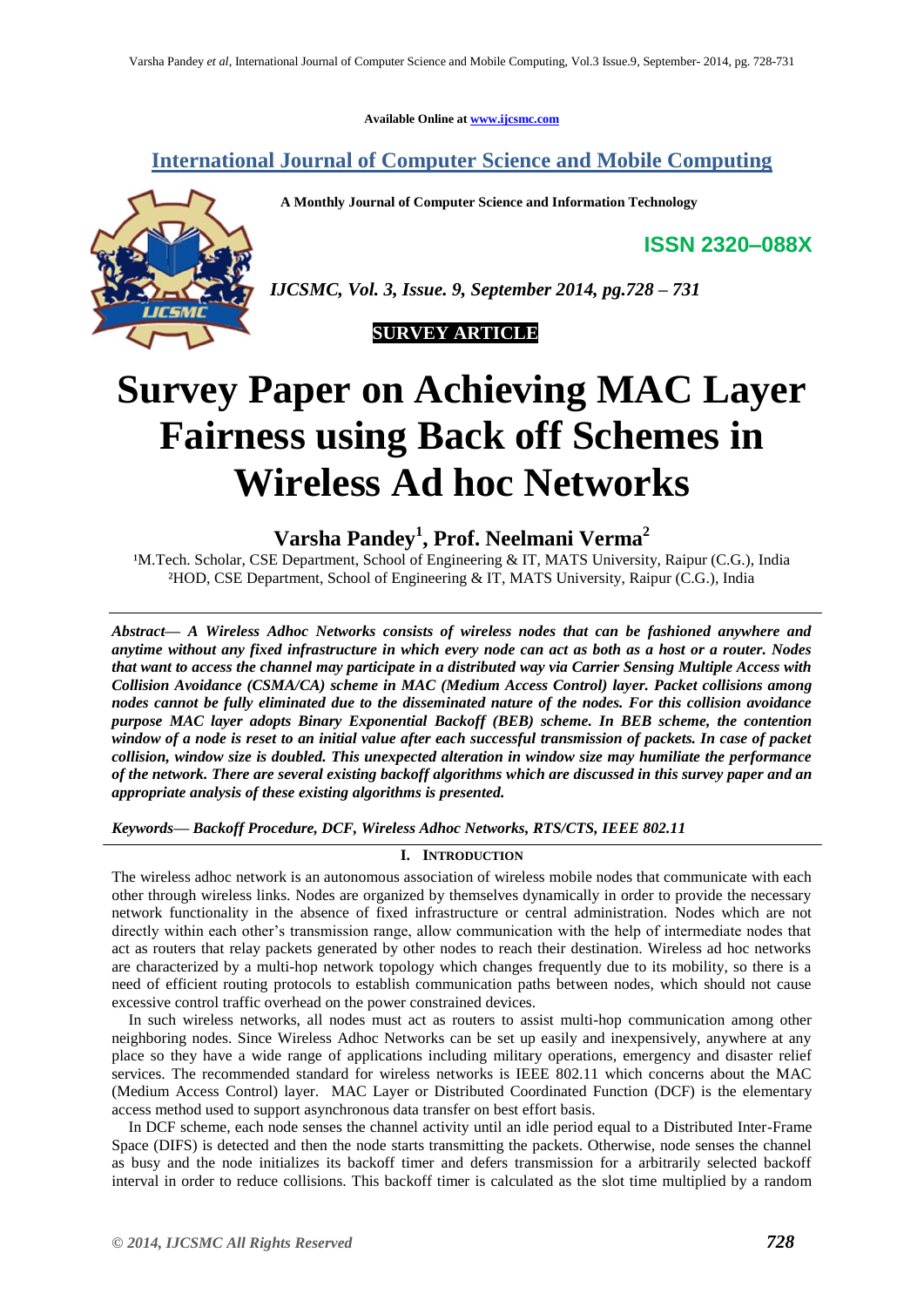number which is uniformly distributed between zero and CW (Contention Window) size. The backoff timer is then decremented by one unit when the medium is idle, or is frozen when the medium is sensed busy and resumes only after the medium has been idle for longer than the value of DIFS. The node whose backoff timer reaches to zero, begins its packets transmission while the other nodes freeze their timers and defer transmission of packets. Once the current node completes its packet transmission, the backoff scheme is repeated again and the remaining nodes reactivate their backoff timers. After leading the successful reception of a packet, the destination node sends back an acknowledgment (ACK) after a time interval equal to Short Inter-Frame Space (SIFS). The node issues a RTS packet prior to the transmission of the data packet using the RTS/CTS (Request To Send/ Clear To Send) scheme. When the required destination node is received with the RTS packet, it will send out a CTS packet after SIFS interval immediately following the reception of the RTS packet. The source node is permitted to transmit its data packet only after it receives the CTS packet correctly. If a collision occurs with two or more RTS packets, which is remarked by the deficiency of the CTS reply messages, less time is wasted comparing with the condition where larger data packets have a collision in the basic access mode. Thus, after having the successful RTS/CTS exchange of packets, the source node transmits the data packet and then the destination node responses with an ACK packet to acknowledge a successful reception of the data packet.

#### **II. RELATED WORK**

In wireless adhoc networks the channel bandwidth is always a very limited resource. However IEEE 802.11 DCF uses random backoff time to resolve the channel bandwidth to some extent which leads to ineffective utilization of this limited resource. Particularly in a large network, the fraction of channel bandwidth is wasted either in idle state or collision state. Packets collisions cannot be completely eliminated, even when the RTS/CTS scheme is used by the wireless nodes. Whenever collisions take place, active nodes are needed to backoff randomly to avoid repeated collisions. This kind of random backoff time is uniformly selected from the contention window (CW) which is dynamically controlled by Binary Exponential Backoff (BEB) algorithm. Yet still the BEB algorithm suffers from a fairness problem and its throughput performance is unsatisfactory under large networks having high traffic load.

**Marek et al.[1]** presented random backoff mechanism to avoid the collisions. When nodes transmit the packet, they select random value of CW. The nodes start transmitting their frames in random moments consequently the probability of collision decreased. The appropriate selection of parameters for backoff mechanism has a very large influence on the network performance. The incorrect selection of CW parameters cause degradation of the throughput and the mean packet delay can grow several times.

**G. Bianchi et al. [2]** presented a simple analytical model to compute the saturation throughput performance of the 802.11 DCF. This model assumed a finite number of terminals and idle channel conditions. The model was suited for any access scheme employed. It was extremely accurate in predicting the system throughput. The concert of the basic access method was strongly dependent on the system parameters. But the performance was only marginally dependent on the system parameters when the RTS/CTS mechanism is considered. The RTS/CTS mechanism had proven its superiority in most of the cases.

**H.Wu et al. [3]** presented a throughput enhancement mechanism for DCF by adjusting the CW resetting scheme. In case of collisions, CW size was doubled. For each successful transmission, CW size was halved. Markov chain model was used to analyze the effect of new back off scheme. This model could be used by both basic access method and RTS/CTS access method. It was accurate in predicting the performance and proved the effectiveness of the new backoff scheme.

**X.Yang et al. [4]** presented a different mechanism with pipeline collision resolution and packet transmission so that the time period in which channel was in idle or collision was reduced. Both the channel idle time and colliding time had been minimized by using the pipelining concept. The consumption of channel bandwidth can be close to peak performance even in a highly loaded network.

N.Song et al. [5] discussed the Exponential Increase Exponential Decrease (EIED) backoff algorithm in which the CW resetting scheme causes a very large variation of the CW size and degrades the performance of a network when it was heavily loaded since each new packet starts with CWmin which can be too small for heavy network load. BEB does not use the collision history of the previous packets and reduces CW too fast making it not suitable for network under heavy load. Author analyzed that EIED outperforms BEB and MILD in terms of both throughput and delay.

**J.Deng et al.** [6] have introduced a new backoff algorithm, termed the Linear MILD (LMILD) backoff algorithm. In LMILD scheme, colliding nodes increase their contention windows in multiplicate manner, while other nodes overhearing the collisions increase their contention windows linearly. After having the successful transmission of packets, all nodes decrease their contention windows linearly. In order to execute such an operation, network nodes use the additional information available from the physical layer, which generate physical carrier sensing signal and reports no packet header reception during collisions. This particular feature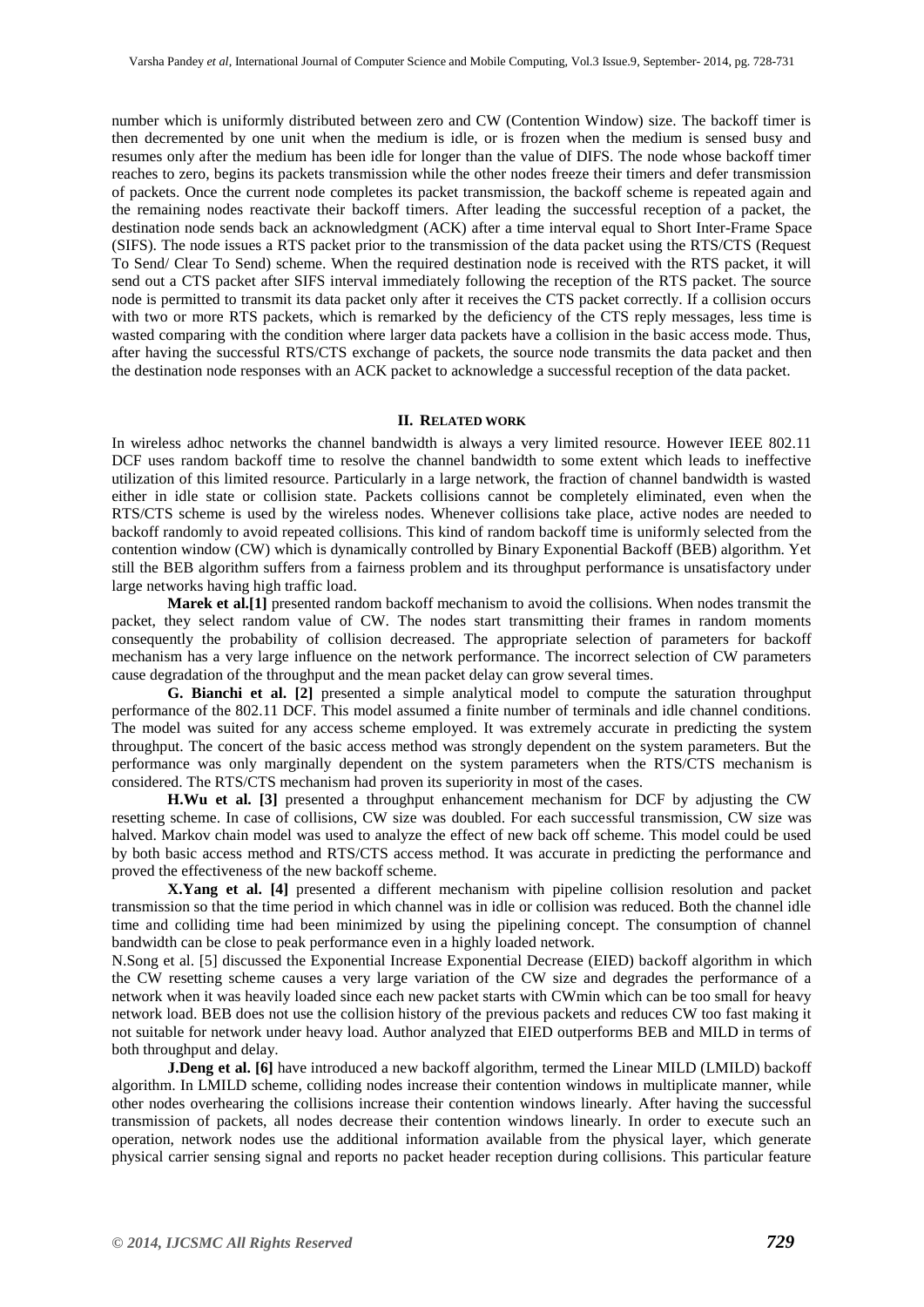separates the LMILD scheme from the MILD scheme. The performance of the LMILD scheme is better than the BEB scheme as well.

**C.Wang et al. [7]** investigated a new efficient collision resolution mechanism called GDCF (Gentle DCF). This scheme considered a more conservative measure by halving the contention window size after consecutive successful transmissions. This "gentle" decrease reduced the collision probability, particularly when the number of opposing nodes was large. Compared to FCR, GDCF achieved better fairness and simplicity and easily support priority or QoS (Quality of Service) differentiation effectively. The performance of GDCF when the number of nodes varies frequently was not analyzed.

**P.Chatzimisios et al. [8]** presented a simple and effective contention window-resetting scheme, named as Double Increment Double Decrement (DIDD). DIDD decreased the chance of a packet collision by utilizing a higher CW after a successful transmission instead of resetting it to CWmin. DIDD minimized the number of packet collisions whereas RTS/CTS cut down collision duration. It attained higher packet delay values since it included the time delay of packets that otherwise would had been discarded. The author did not consider the support of priority applications or QoS differentiation through choosing smaller (larger) CW values for highpriority (low priority) applications. DIDD also combined with packet bursting to get better IEEE 802.11 services by maximizing protocol performance.

**Nakjung Choi et al. [9]** discussed P-DCF (Predictive- DCF) which enabled mobile nodes to choose their next backoff times in the collision-free backoff range by continuously listening to the medium. P-DCF utilized the past history of successful transmissions. Hence collision probability was reduced. The advantage of this scheme was that mobile nodes reduced the packet collision probability by predicting others' backoff times even in the saturated network. Therefore, each mobile node was able to acquire the performance gain. Additionally, an adaptive contention window mechanism made P-DCF more robust. P-DCF ensured high throughput and low packet latency by reducing the packet collision probability.

In order to improve the channel capacity in wireless ad-hoc networks, **M. Taifour et al. [10]** introduced a new backoff algorithm named as Neighborhood Backoff Algorithm (NBA). In this every node modified its backoff interval according to the number N of its neighbors. They modified the initial contention window size to be relative to the number of contending nodes, which was calculated from the routing table in each node. Large bandwidth was wasted due to collisions. To attain most favorable result, system parameters selected according to traffic condition. Delay and data dropped was better. They found that the minimum contention window was proportional to the number of neighbors.

**S. S. Manaseer et al.[11]** introduced a modified logarithmic backoff algorithm that used logarithmic increment instead of exponential extension of window size to eliminate the degrading effect of random number distribution. This new algorithm achieved higher throughput when the network size was large.

**R.Ye et al.** [12] discussed a Multi-Chain Backoff (MCB) algorithm that enabled nodes to adapt to different congestion levels with the help of multiple backoff chains. Advantage of MCB was that it was n't have to estimate the number of contending nodes, traffic load etc but provide high throughput and fair channel access. With the ability of switching to different backoff chains, MCB offered higher throughput than the existing protocols, such as MILD, EIED and LILD, GDCF, IEEE 802.11, yet still provided fair access to the wireless channel.

**S. Manaseer and M. Masadeh [13]** proposed the Pessimistic Linear Exponential Backoff (PLEB). This algorithm was composed of two increment behaviors for the backoff value; the exponential and linear increments. When a transmission failure occurs, the algorithm started working by increasing the contention window size exponentially. Later than incrementing the backoff value for a number of times, it started increasing the contention window size linearly. PLEB worked the best when implemented in large network sizes.

**H. Ki, Choi, S. Choi, M. Chung and T. Lee [14]** proposed the binary negative-exponential backoff (BNEB) algorithm. This algorithm used exponential increments to contention window size during collisions (transmission failures), and reduced the contention window size by half after a successful transmission of a frame. The analytical model and simulation results showed that the BNEB outperforms the BEB implemented in typical IEEE 802.11 MAC protocol.

**S. Pudasaini, A. Thapa, M. Kang, and S. Shin [15]** proposed an intelligent contention window control scheme for backoff based on Collision Resolution Algorithm (CRA). This algorithm keeps a history for a success and failure access attempts in order to use this history to modify the contention window interval (CWmin, CWmax). This modification causes a dynamic shifting for backoff interval to more suitable region. This new algorithm made some improvements to channel efficiency in terms of packet end-to-end delay.

**A. Balador, A. Movaghar, and S. Jabbehdari [16]** proposed a new History Based Contention Window Control (HBCWC) algorithm for IEEE 802.11 MAC protocol. HBCWC made an optimization to the contention window values via saving the last three states of transmission. The main factor in this algorithm was the packet lost rate, if this factor become greater due to collisions or channel errors then the CW size increase, otherwise decrease.